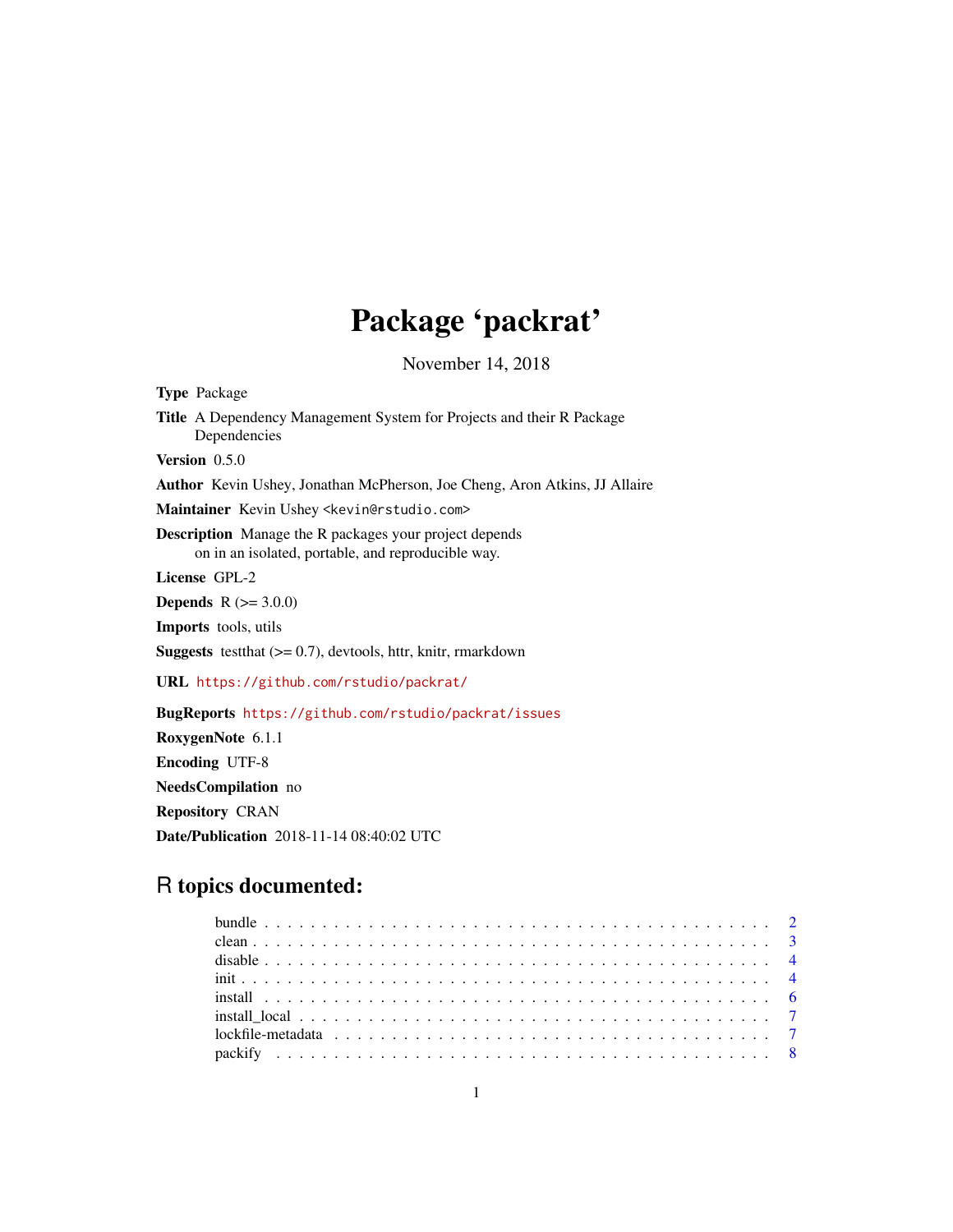#### <span id="page-1-0"></span> $2 \times 2$

| Index |  |
|-------|--|
|       |  |
|       |  |
|       |  |
|       |  |
|       |  |
|       |  |
|       |  |
|       |  |
|       |  |
|       |  |
|       |  |
|       |  |
|       |  |
|       |  |

bundle *Bundle a Packrat Project*

# Description

Bundle a packrat project, for easy sharing.

# Usage

```
bundle(project = NULL, file = NULL, include.src = TRUE,
  include.lib = FALSE, include.bundles = TRUE,
  include.vcs.history = FALSE, overwrite = FALSE,
 omit.cran.src = FALSE, ...)
```

| project             | The project directory. Defaults to the currently activate project. By default, the<br>current project active under packrat Mode is checked.                             |  |
|---------------------|-------------------------------------------------------------------------------------------------------------------------------------------------------------------------|--|
| file                | The path to write the bundle. By default, we write the bundle to packrat/bundles/ <project>-<date>.t<br/>with <date> as returned by Sys.date().</date></date></project> |  |
| include.src         | Include the packrat sources?                                                                                                                                            |  |
| include.lib         | Include the packrat private library?                                                                                                                                    |  |
| include.bundles     |                                                                                                                                                                         |  |
|                     | Include other packrat bundle tarballs (as in packrat/bundles/)?                                                                                                         |  |
| include.vcs.history |                                                                                                                                                                         |  |
|                     | Include version control history (ie, .git/ or .svn/folders)?                                                                                                            |  |
| overwrite           | Boolean; overwrite the file at file if it already exists?                                                                                                               |  |
| omit.cran.src       | Boolean; when TRUE, packages whose sources can be retrieved from CRAN are<br>excluded from the bundle.                                                                  |  |
| $\cdots$            | Optional arguments passed to tar.                                                                                                                                       |  |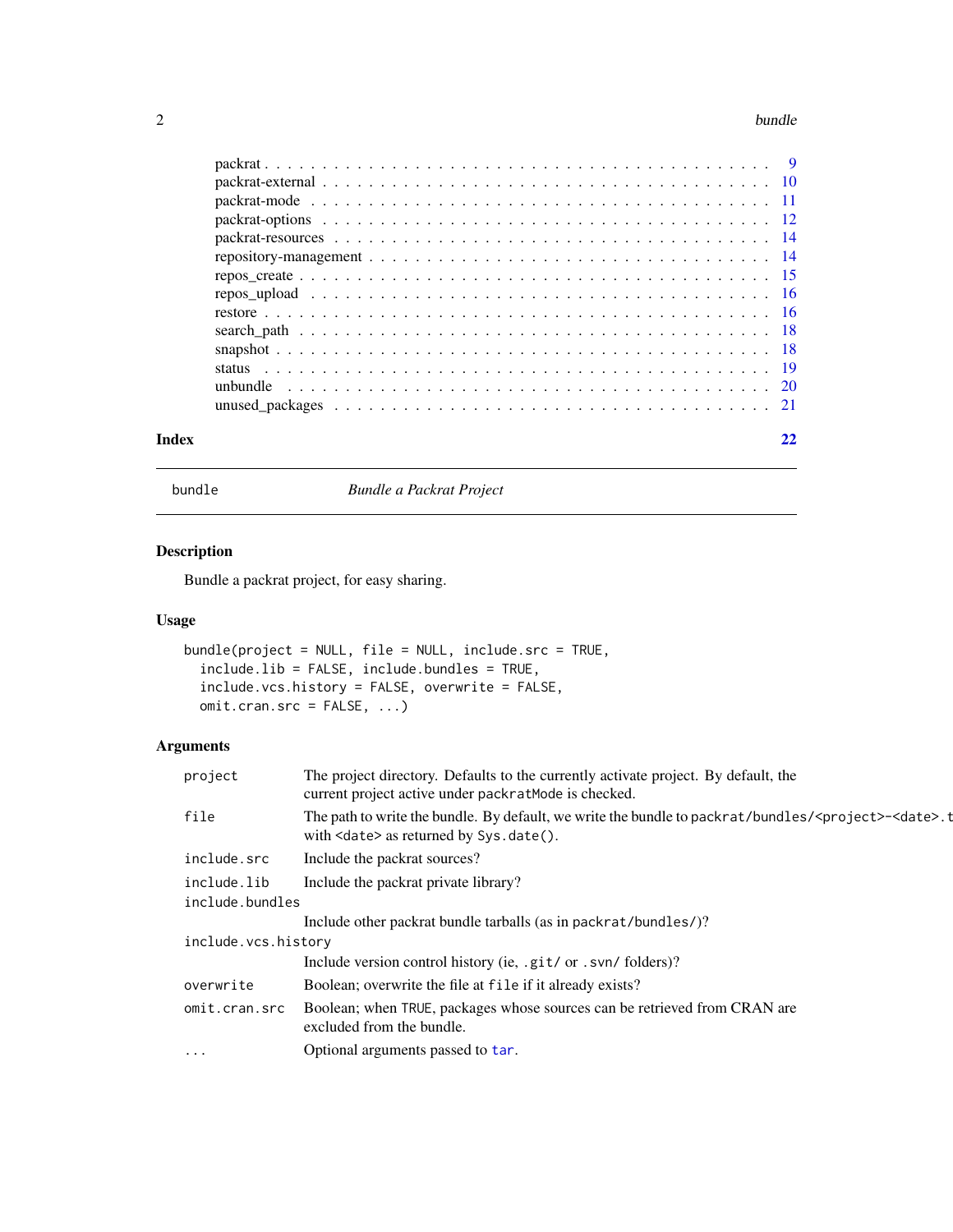#### <span id="page-2-0"></span> $clean$  3

# Details

The project is bundled as a gzipped tarball  $(.tar.gz)$ , which can be unbundled either with packrat:[:unbundle](#page-19-1) (which restores the project as well), R's own utils:[:untar](#page-0-0), or through most system tar implementations.

#### Value

The path (invisibly) to the bundled project.

clean *Remove Packages from the Library*

# Description

Remove packages from the given library.

# Usage

```
clean(packages = NULL, project = NULL, lib.loc = libDir(project),
 dry.run = FALSE, force = FALSE)
```
#### Arguments

| packages | A set of package names to remove from the project. When NULL, unused_packages<br>is used to find packages unused in the project. |
|----------|----------------------------------------------------------------------------------------------------------------------------------|
| project  | The project directory. Defaults to current working directory.                                                                    |
| lib.loc  | The library to clean. Defaults to the private package library associated with the<br>project directory.                          |
| dry.run  | Perform a dry run, returning records on which packages would have been moved<br>by the current clean action.                     |
| force    | Force package removal, even if they are still in use within the project?                                                         |

# Examples

## Not run:

# Get unused package records unused\_packages() # Clean all unused packages clean()

# Clean specific packages clean("foo")

## End(Not run)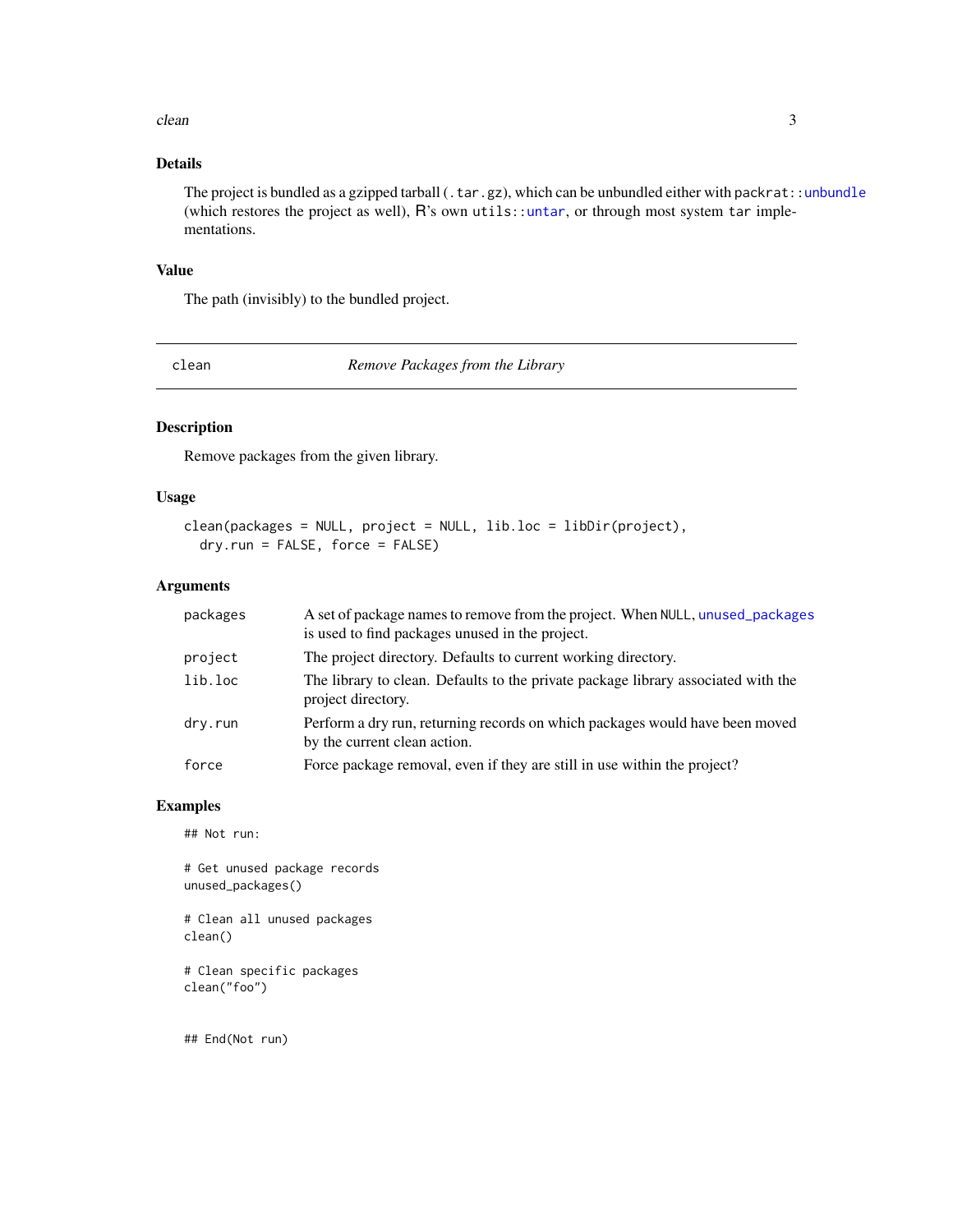<span id="page-3-0"></span>Disable packrat within a project, reverting to the use of standard user package libraries.

#### Usage

```
disable(project = NULL, restart = TRUE)
```
#### Arguments

| project | The directory in which packrat will be disabled (defaults to the current working |
|---------|----------------------------------------------------------------------------------|
|         | directory)                                                                       |
| restart | If TRUE, restart the R session after disabling packrat.                          |

# Note

Disabling packrat for a project removes the packrat initialization code from the .Rprofile file, resulting in the use of standard user package libraries. Note that the packrat directory is not deleted, but remains unused.

To re-enable the use of packrat for a project you can call the [init](#page-3-1) function.

The restart parameter will only result in a restart of R when the R environment packrat is running within makes available a restart function via getOption("restart").

<span id="page-3-1"></span>

|  | ۰, |
|--|----|

### init *Initialize Packrat on a new or existing* R *project*

#### Description

Given a project directory, makes a new packrat project in the directory.

#### Usage

```
init(project = ".", options = NULL, enter = TRUE, restart = enter,
  infer.dependencies = TRUE)
```

| project            | The directory that contains the R project.                           |
|--------------------|----------------------------------------------------------------------|
| options            | An R list of options, as specified in packrat-options.               |
| enter              | Boolean, enter packrat mode for this project after finishing a init? |
| restart            | If TRUE, restart the R session after init.                           |
| infer.dependencies |                                                                      |
|                    | If TRUE, infer package dependencies by examining the R code.         |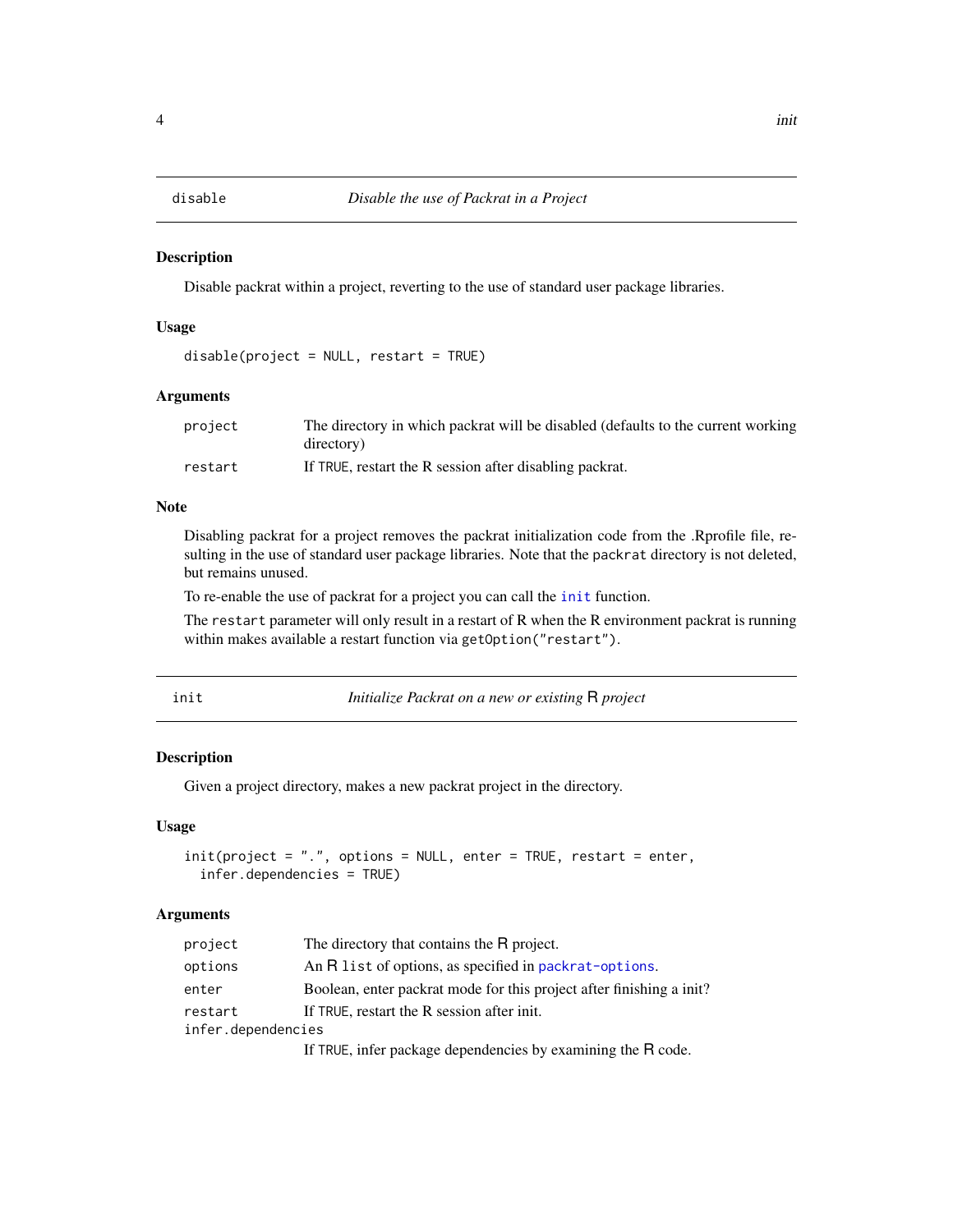# <span id="page-4-0"></span>init works as follows:

- 1. Application dependencies are computed by examining the R code throughout the project for library and require calls. You can opt out of this behavior by setting infer.dependencies to FALSE.
- 2. A snapshot is taken of the version of each package currently used by the project as described in [snapshot](#page-17-1), and each package's sources are downloaded.
- 3. A private library is created in the directory.
- 4. The snapshot is applied to the directory as described in [restore](#page-15-1).

When init is finished, all the packages on which the project depends are installed in a new, private library located inside the project directory.

# You must restart your R session in the given project directory after running init in order for the changes to take effect!

When R is started in the directory, it will use the new, private library. Calls to [require](#page-0-0) and [library](#page-0-0) will load packages from the private library (except for 'base' or 'recommended' R packages, which are found in the system library), and functions such as [install.packages](#page-0-0) will modify that private library. You can sync this private library with packrat using [snapshot](#page-17-1) and [restore](#page-15-1).

# **Note**

The restart parameter will only result in a restart of R when the R environment packrat is running within makes available a restart function via getOption("restart").

# See Also

[packrat](#page-8-1) for a description of the files created by init.

#### Examples

```
## Not run:
```

```
## initialize a project using a local repository of packages
packrat::init(options = list(local.repos = "~/projects/R"))
```
## End(Not run)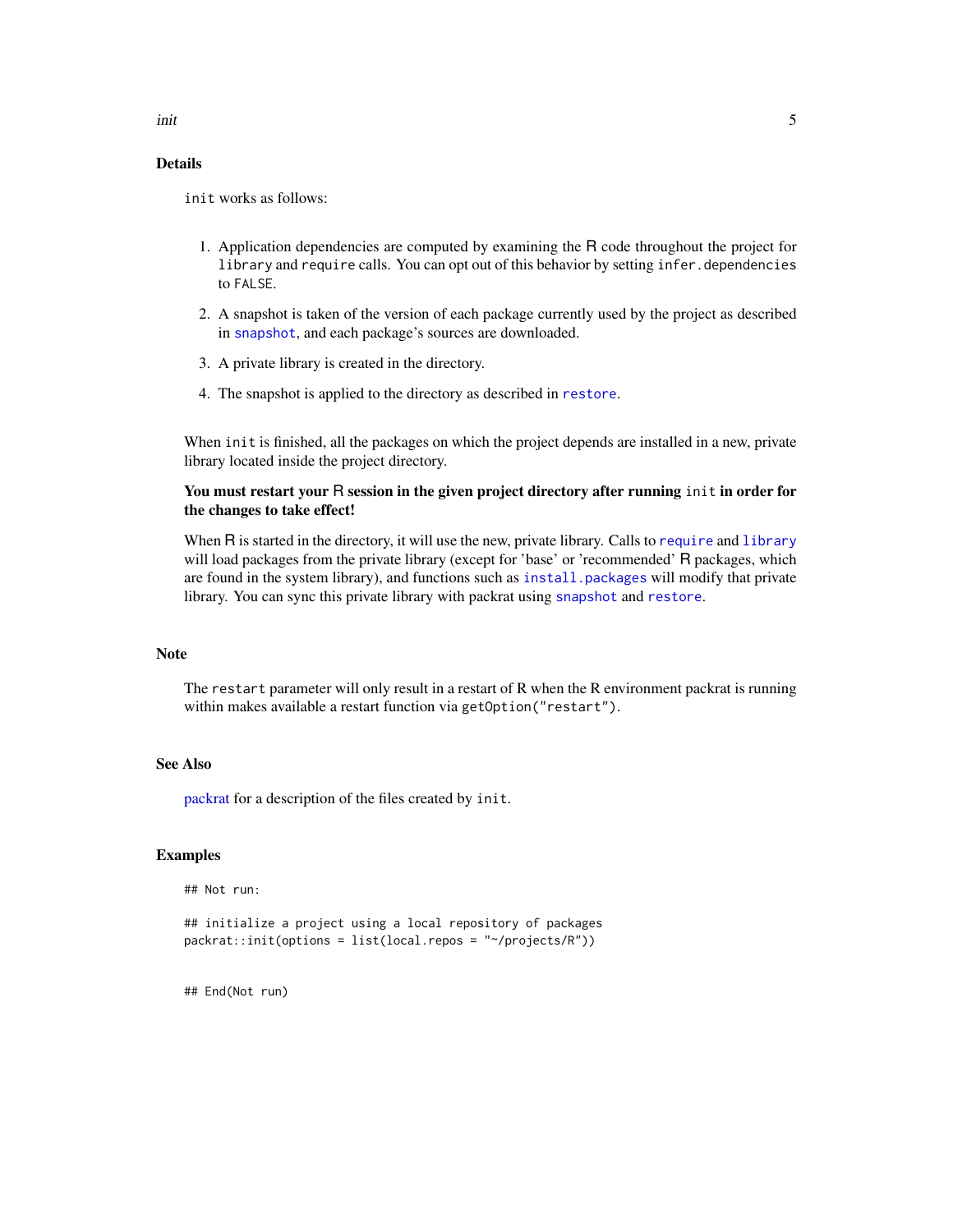<span id="page-5-1"></span><span id="page-5-0"></span>Uses R CMD INSTALL to install the package. Will also try to install dependencies of the package from CRAN, if they're not already installed.

#### Usage

```
install(pkg = ".", reload = TRUE, quick = FALSE, local = TRUE,
 args = getOption("devtools.install.args"), quiet = FALSE,
 dependencies = NA, build_vignettes = !quick,
 keep_source = getOption("keep.source.pkgs"))
```
# Arguments

| pkg             | package description, can be path or package name.                                                                                                                                                                                                                                   |
|-----------------|-------------------------------------------------------------------------------------------------------------------------------------------------------------------------------------------------------------------------------------------------------------------------------------|
| reload          | if TRUE (the default), will automatically reload the package after installing.                                                                                                                                                                                                      |
| quick           | if TRUE skips does, multiple-architectures, demos, and vignettes, to make instal-<br>lation as fast as possible.                                                                                                                                                                    |
| local           | if FALSE builds the package first: this ensures that the installation is completely<br>clean, and prevents any binary artefacts (like '.o', .so) from appearing in your<br>local package directory, but is considerably slower, because every compile has<br>to start from scratch. |
| args            | An optional character vector of additional command line arguments to be passed<br>to R CMD install. This defaults to the value of the option "devtools. install.args".                                                                                                              |
| quiet           | if TRUE suppresses output from this function.                                                                                                                                                                                                                                       |
| dependencies    | logical indicating to also install uninstalled packages which this pkg depends<br>on/links to/suggests. See argument dependencies of install.packages.                                                                                                                              |
| build_vignettes |                                                                                                                                                                                                                                                                                     |
|                 | if TRUE, will build vignettes. Normally it is build that's responsible for creating<br>vignettes; this argument makes sure vignettes are built even if a build never<br>happens (i.e. because $local = TRUE$ .                                                                      |
| keep_source     | If TRUE will keep the srcrefs from an installed package. This is useful for debug-<br>ging (especially inside of RStudio). It defaults to the option "keep. source. pkgs".                                                                                                          |
|                 |                                                                                                                                                                                                                                                                                     |

#### Details

By default, installation takes place using the current package directory. If you have compiled code, this means that artefacts of compilation will be created in the src/ directory. If you want to avoid this, you can use local = FALSE to first build a package bundle and then install it from a temporary directory. This is slower, but keeps the source directory pristine.

If the package is loaded, it will be reloaded after installation.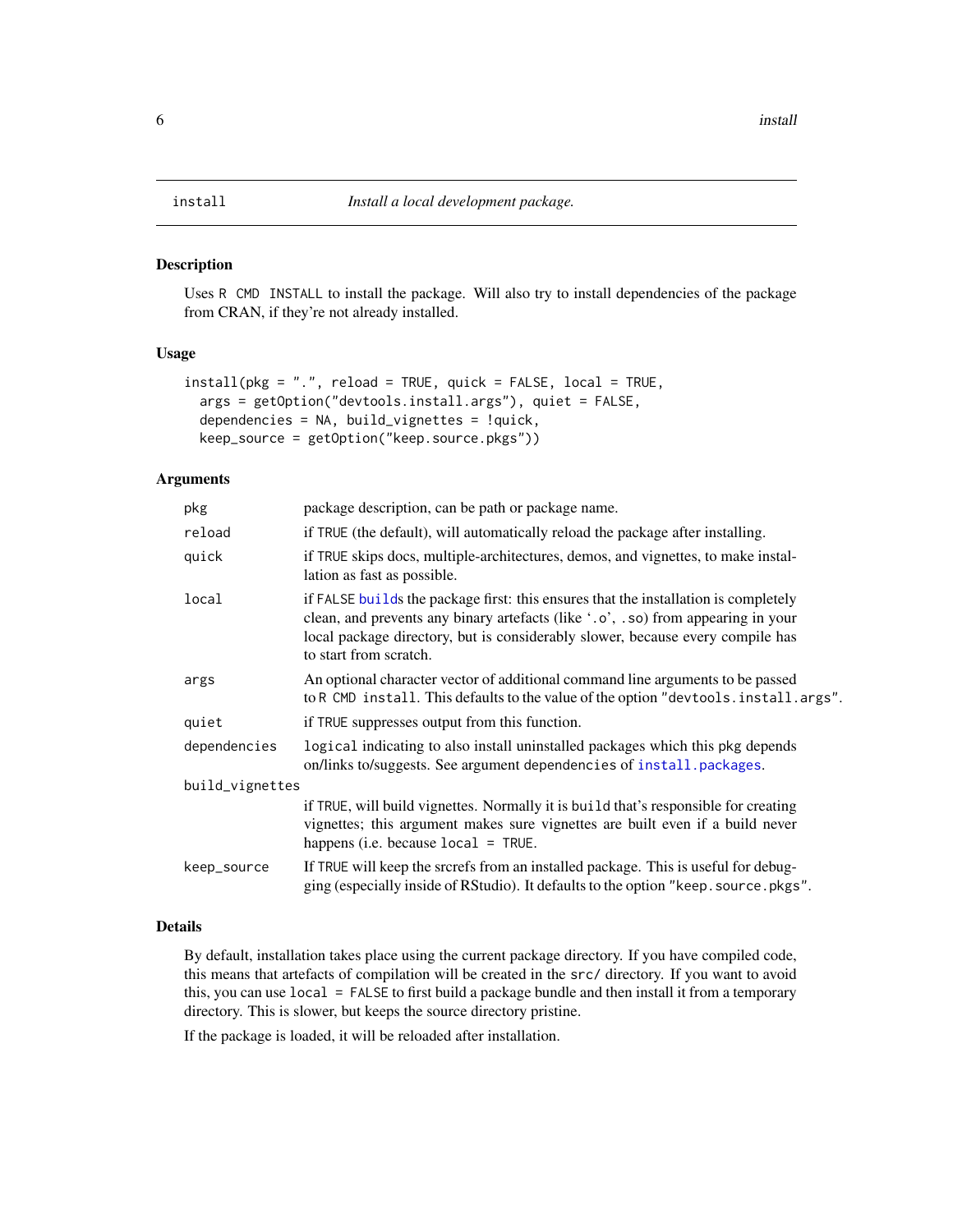<span id="page-6-0"></span>

This function can be used to install a package from a local 'repository'; i.e., a directory containing package tarballs and sources.

# Usage

```
install_local(pkgs, ..., lib = .libPaths()[1],
 repos = get_opts("local.repos"))
```
#### Arguments

| pkgs    | A character vector of package names.                              |
|---------|-------------------------------------------------------------------|
| $\cdot$ | Optional arguments passed to install.                             |
| lib     | The library in which the package should be installed.             |
| repos   | The local repositories to search for the package names specified. |

lockfile-metadata *Get / Set packrat lockfile metadata*

# Description

Get and set metadata in the current packrat-managed project lockfile packrat.lock

#### Usage

```
set_lockfile_metadata(repos = NULL, r_version = NULL, project = NULL)
```

```
get_lockfile_metadata(metadata = NULL, simplify = TRUE,
 project = NULL)
```

| repos     | A named character vector of the form $c$ ( $\leq$ repoName $>$ = " $\leq$ pathToRepo $>$ ").                                           |
|-----------|----------------------------------------------------------------------------------------------------------------------------------------|
| r_version | A length-one character vector with suitable numeric version string. See package_version.                                               |
| project   | The project directory. When in packrat mode, defaults to the current project;<br>otherwise, defaults to the current working directory. |
| metadata  | The lockfile field name(s) to draw from.                                                                                               |
| simplify  | Boolean; if TRUE the returned metadata will be un-listed.                                                                              |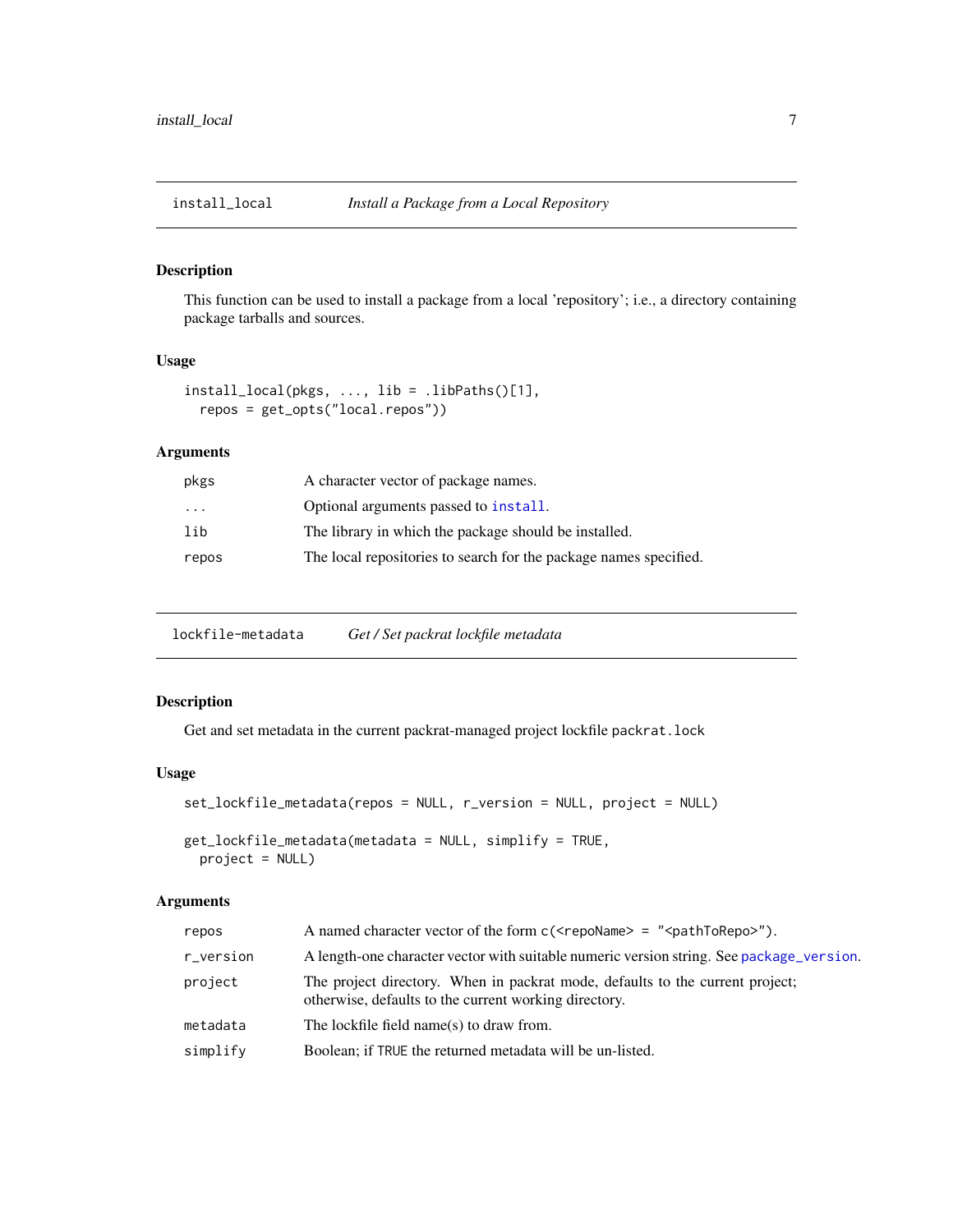# <span id="page-7-0"></span>Details

Project's packrat.lock contains some metadata before packages dependencies informations. The project's lockfile is created and updated programmatically by [snapshot](#page-17-1). However it could be necessary sometimes to modify manually some of those values. For example, it could be useful to set another repository CRAN url when deploying to a offline environnement.

# available metadata

- r\_version: R version the project depends on
- repos: Name of repos and their url recorded packages can be retrieve from. Only url is recommended to change if need. Name of repos is used in package records and must be identical

#### Examples

```
## Not run:
# changes repos url
repos <- old_repos <- get_lockfile_metadata("repos")
repos
repos["CRAN"] <- "https://cran.r-project.org/"
set_lockfile_metadata(repos = repos)
get_lockfile_metadata("repos")
# setting back old state
# set_lockfile_metadata(repos = old_repos)
# changes R version
rver <- old_rver <- get_lockfile_metadata("r_version")
rver
rver \leq "3.4.1"
set_lockfile_metadata(r_version = rver)
get_lockfile_metadata("r_version")
# Setting back old state
# set_lockfile_metadata(r_version = old_rver)
## End(Not run)
```
packify *Automatically Enter Packrat Mode on Startup*

#### Description

Install/augment the .Rprofile in a project, so that all R sessions started in this directory enter packrat mode, and use the local project library.

#### Usage

packify(project = NULL, quiet = FALSE)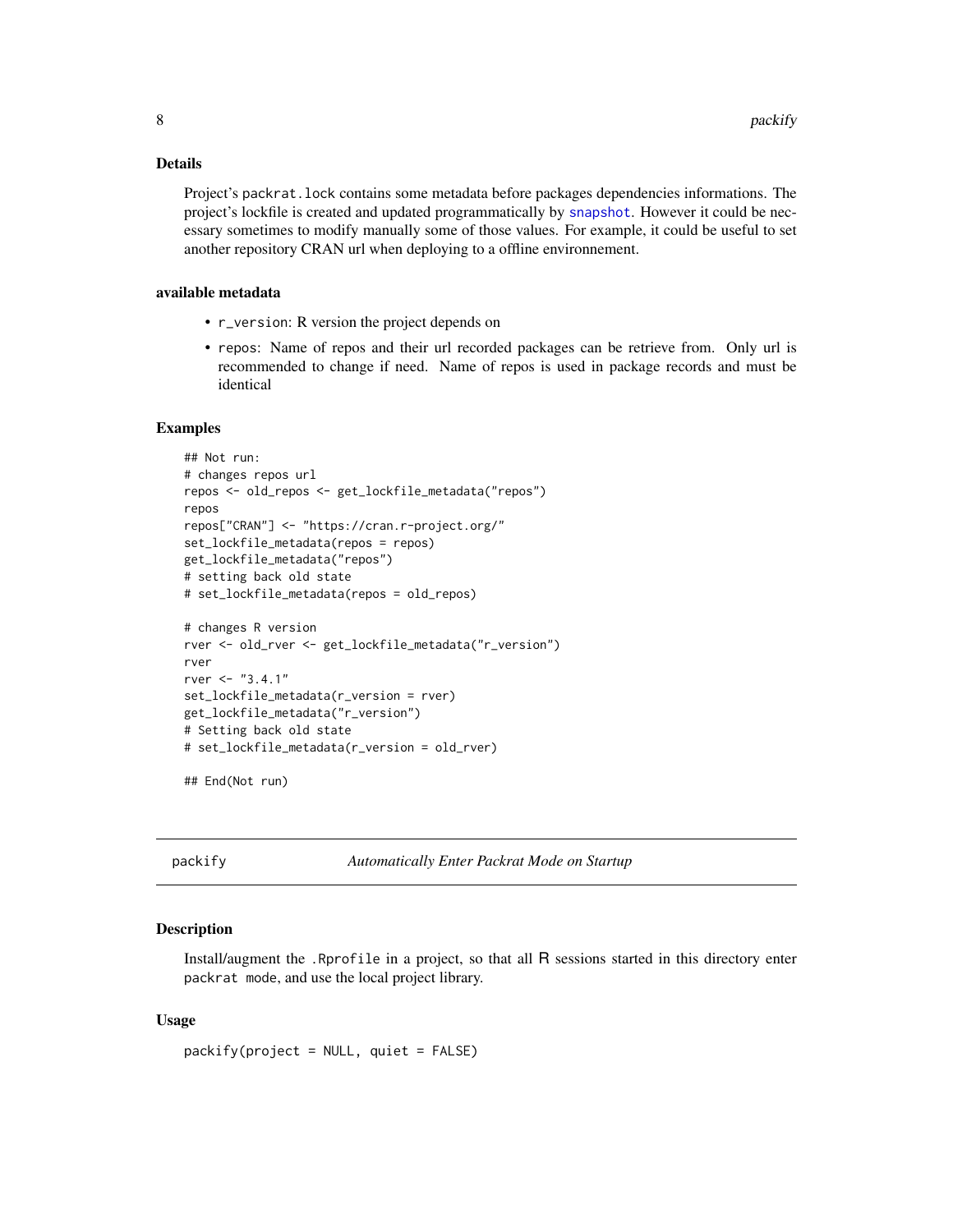#### <span id="page-8-0"></span>packrat 2008 and 2008 and 2008 and 2008 and 2008 and 2008 and 2008 and 2008 and 2008 and 2008 and 2008 and 200

#### Arguments

| project | The directory in which to install the . Repofile file. |
|---------|--------------------------------------------------------|
| quiet   | Be chatty?                                             |

#### Details

It is not normally necessary to call packify directly; these files are normally installed by [init](#page-3-1). packify can be used to restore the files if they are missing (for instance, if they were not added to source control, or were accidentally removed).

You'll need to restart R in the specified directory after running packify in order to start using the private package library.

<span id="page-8-1"></span>

packrat *Packrat: Reproducible dependency management*

#### **Description**

Packrat is a tool for managing the R packages your project depends on in an isolated, portable, and reproducible way.

#### Details

Use packrat to make your R projects more:

- Isolated: Installing a new or updated package for one project won't break your other projects, and vice versa. That's because packrat gives each project its own private package library.
- Portable: Easily transport your projects from one computer to another, even across different platforms. Packrat makes it easy to install the packages your project depends on.
- Reproducible: Packrat records the exact package versions you depend on, and ensures those exact versions are the ones that get installed wherever you go.

Use [init](#page-3-1) to create a new packrat project, [snapshot](#page-17-1) to record changes to your project's library, and [restore](#page-15-1) to recreate your library the way it was the last time you (or anyone!) took a snapshot.

Using these simple functions and sharing packrat's files lets you collaborate in a shared, consistent environment with others as your project grows and changes, and provides an easy way to share your results when you're done.

#### Anatomy of a packrat project

A packrat project contains a few extra files and directories. The [init](#page-3-1) function creates these files for you, if they don't already exist.

packrat/lib/ Private package library for this project.

- packrat/src/ Source packages of all the dependencies that packrat has been made aware of.
- packrat/packrat.lock Lists the precise package versions that were used to satisfy dependencies, including dependencies of dependencies. (This file should never be edited by hand!)
- .Rprofile Directs R to use the private package library (when it is started from the project directory).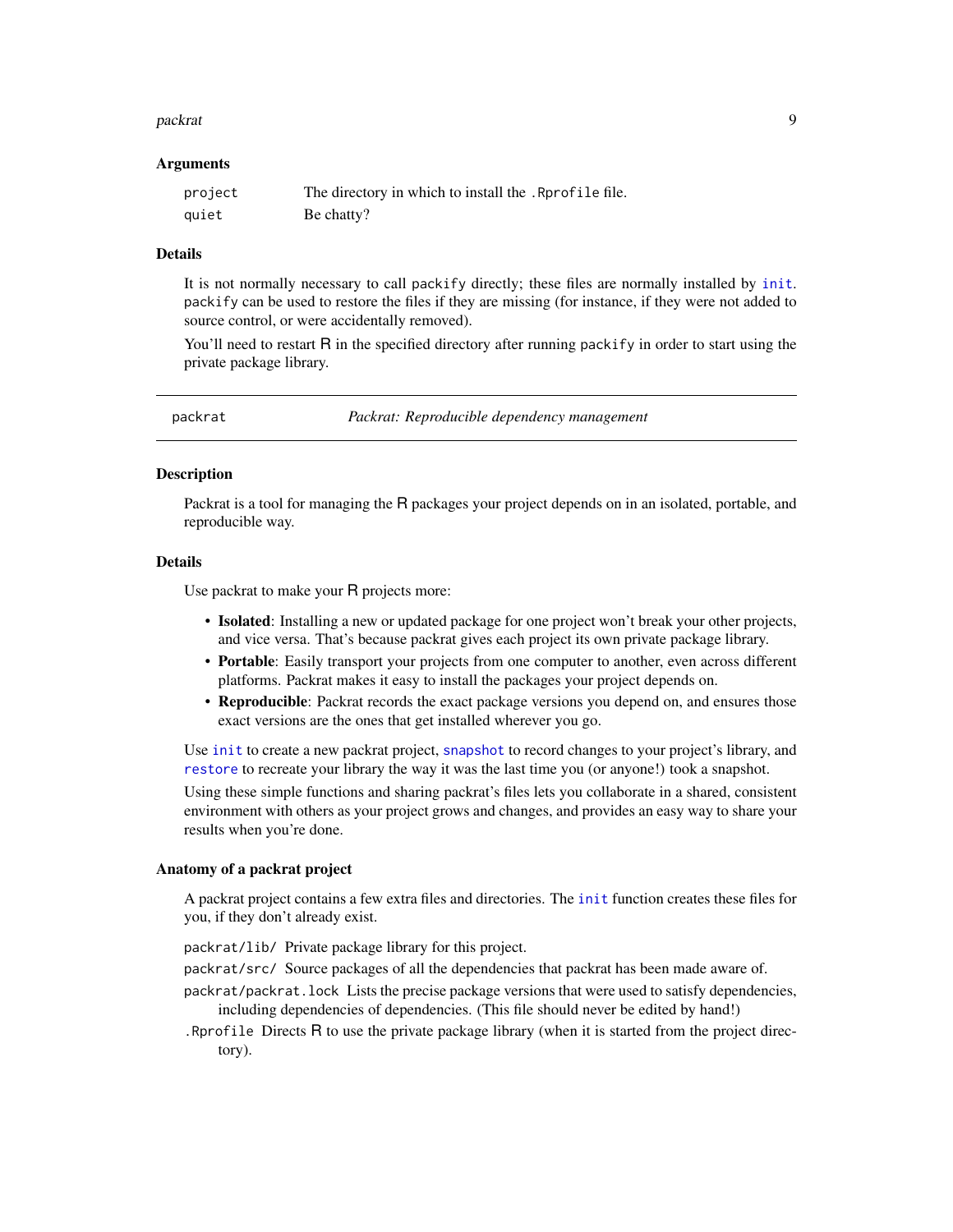#### Using packrat with version control

Packrat is designed to work hand in hand with Git, Subversion, or any other version control system. Be sure to check in the .Rprofile, packrat.lock files, and everything under packrat/src/. You can tell your VCS to ignore packrat/lib/ (or feel free to check it in if you don't mind taking up some extra space in your repository).

# Author(s)

RStudio, Inc.

# Examples

```
## Not run:
# Create a new packrat project from an existing directory of \R code
init()
# Install a package and take a snapshot of the new state of the library
install.packages("TTR")
snapshot()
# Accidentally remove a package and restore to add it back
remove.packages("TTR")
restore()
## End(Not run)
```
packrat-external *Managing External Libraries*

### Description

These functions provide a mechanism for (temporarily) using packages outside of the packrat private library. The packages are searched within the 'default' libraries; that is, the libraries that would be available upon launching a new R session.

#### Usage

```
with_extlib(packages = NULL, expr, envir = parent.frame())
extlib(packages)
user_lib()
packrat_lib()
```
<span id="page-9-0"></span>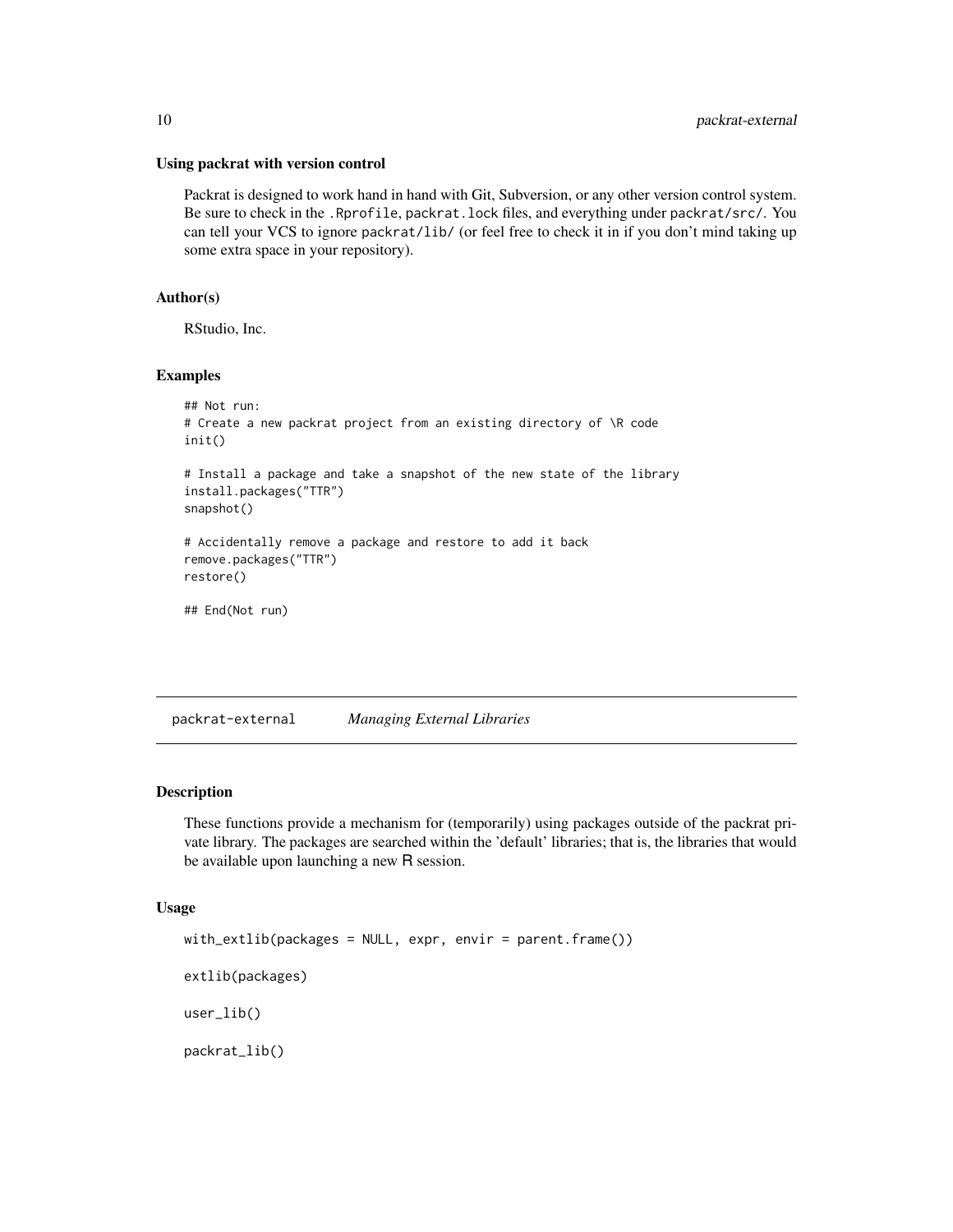# <span id="page-10-0"></span>packrat-mode 11

#### Arguments

| packages | An optional set of package names (as a character vector) to load for the duration<br>of evaluation of expr. Whether packages is provided or NULL (the default),<br>expr is evaluated in an environment where the external library path is in place,<br>not the local (packrat) library path. |
|----------|----------------------------------------------------------------------------------------------------------------------------------------------------------------------------------------------------------------------------------------------------------------------------------------------|
| expr     | An R expression.                                                                                                                                                                                                                                                                             |
| envir    | An environment in which the expression is evaluated.                                                                                                                                                                                                                                         |

#### Examples

```
## Not run:
with_extlib("lattice", xyplot(1 ~ 1))
with_extlib(expr = packageVersion("lattice"))
# since devtools requires roxygen2 >= 5.0.0 for this step, this
# should fail unless roxygen2 is available in the packrat lib.loc
with_extlib("devtools", load_all("path/to/project"))
# this method will work given roxygen2 is installed in the
# non-packrat lib.loc with devtools
with_extlib(expr = devtools::load_all("path/to/project"))
```
## End(Not run)

packrat-mode *Packrat Mode*

# <span id="page-10-1"></span>Description

Use these functions to switch packrat mode on and off. When within packrat mode, the R session will use the private library generated for the current project.

#### Usage

```
packrat_mode(on = NULL, project = NULL,
  auto.snapshot = get_opts("auto.snapshot"), clean.search.path = TRUE)
on(project = NULL, auto.snapshot = get_opts("auto.snapshot"),
 clean.search.path = TRUE, print.banner = TRUE)
```
off(project = NULL, print.banner = TRUE)

| on.     | Turn packrat mode on (TRUE) or off (FALSE). If omitted, packrat mode will be<br>toggled.                     |
|---------|--------------------------------------------------------------------------------------------------------------|
| project | The directory in which packrat mode is launched – this is where local libraries<br>will be used and updated. |
|         | auto.snapshot Perform automatic, asynchronous snapshots?                                                     |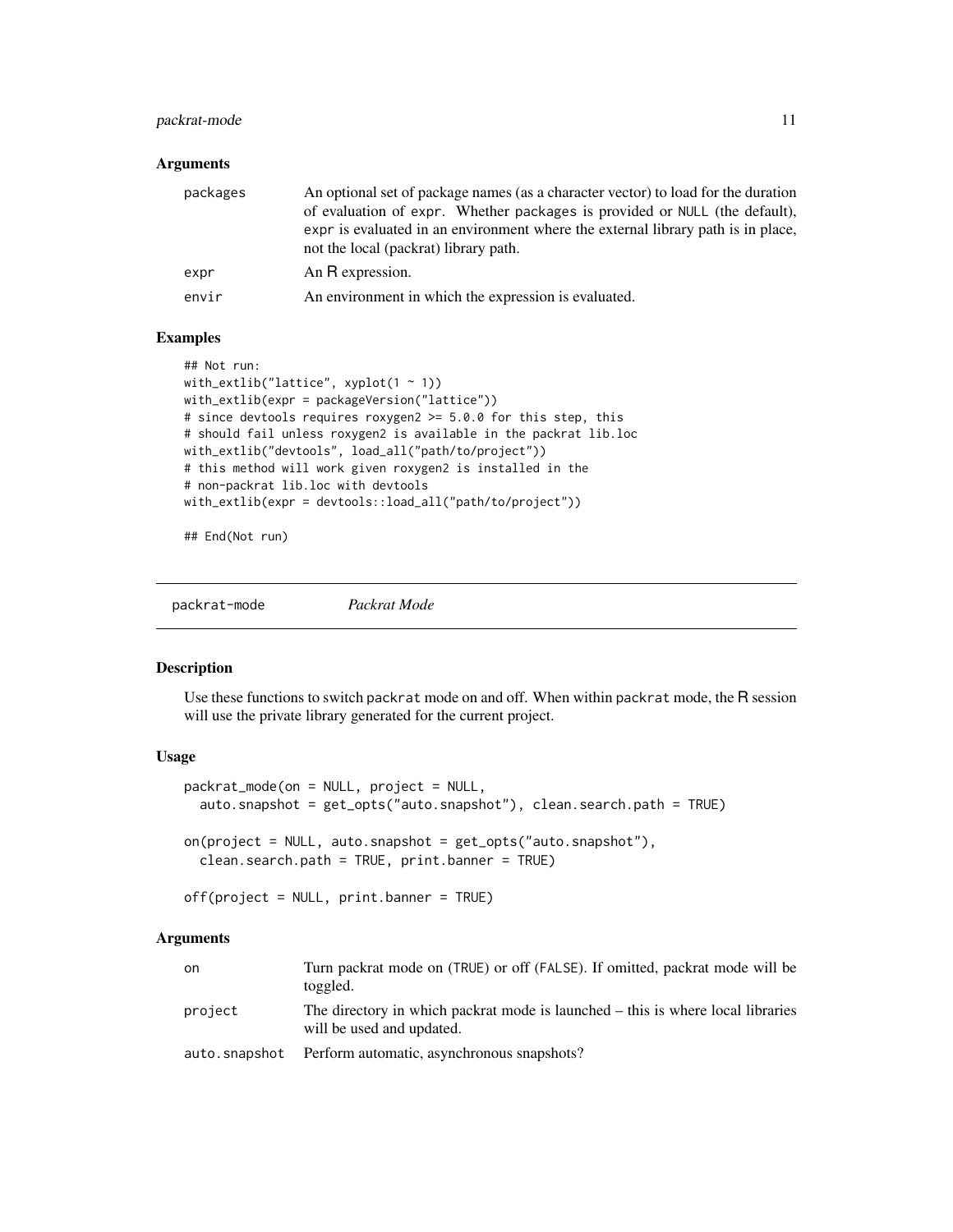<span id="page-11-0"></span>

| clean.search.path |                                                                                                                                                                        |
|-------------------|------------------------------------------------------------------------------------------------------------------------------------------------------------------------|
|                   | Detach and unload any packages loaded from non-system libraries before enter-<br>ing packrat mode?                                                                     |
| print.banner      | Print the packrat banner when entering / exiting packrat mode? The packrat<br>banner informs you of the new packrat mode state, as well as the library path in<br>use. |

<span id="page-11-1"></span>packrat-options *Get/set packrat project options*

#### Description

Get and set options for the current packrat-managed project.

#### Usage

```
get_opts(options = NULL, simplify = TRUE, project = NULL)
set\_opts(..., project = NULL, persist = TRUE)
```
opts

# Arguments

| options   | A character vector of valid option names.                                                                                              |
|-----------|----------------------------------------------------------------------------------------------------------------------------------------|
| simplify  | Boolean; unlist the returned options? Useful for when retrieving a single op-<br>tion.                                                 |
| project   | The project directory. When in packrat mode, defaults to the current project;<br>otherwise, defaults to the current working directory. |
| $\ddotsc$ | Entries of the form key $=$ value, used for setting packrat project options.                                                           |
| persist   | Boolean; persist these options for future sessions?                                                                                    |

### Valid Options

- auto.snapshot: Perform automatic, asynchronous snapshots when running interactively? (logical; defaults to FALSE)
- use.cache: Install packages into a global cache, which is then shared across projects? The directory to use is read through Sys.getenv("R\_PACKRAT\_CACHE\_DIR"). Windows support is currently experimental. (logical; defaults to FALSE)
- print.banner.on.startup: Print the banner on startup? Can be one of TRUE (always print), FALSE (never print), and 'auto' (do the right thing) (defaults to "auto")
- vcs.ignore.lib: If TRUE, version control configuration is modified to ignore packrat private libraries. (logical; defaults to TRUE)
- vcs.ignore.src: If TRUE, version control configuration is modified to ignore packrat private sources. (logical; defaults to FALSE)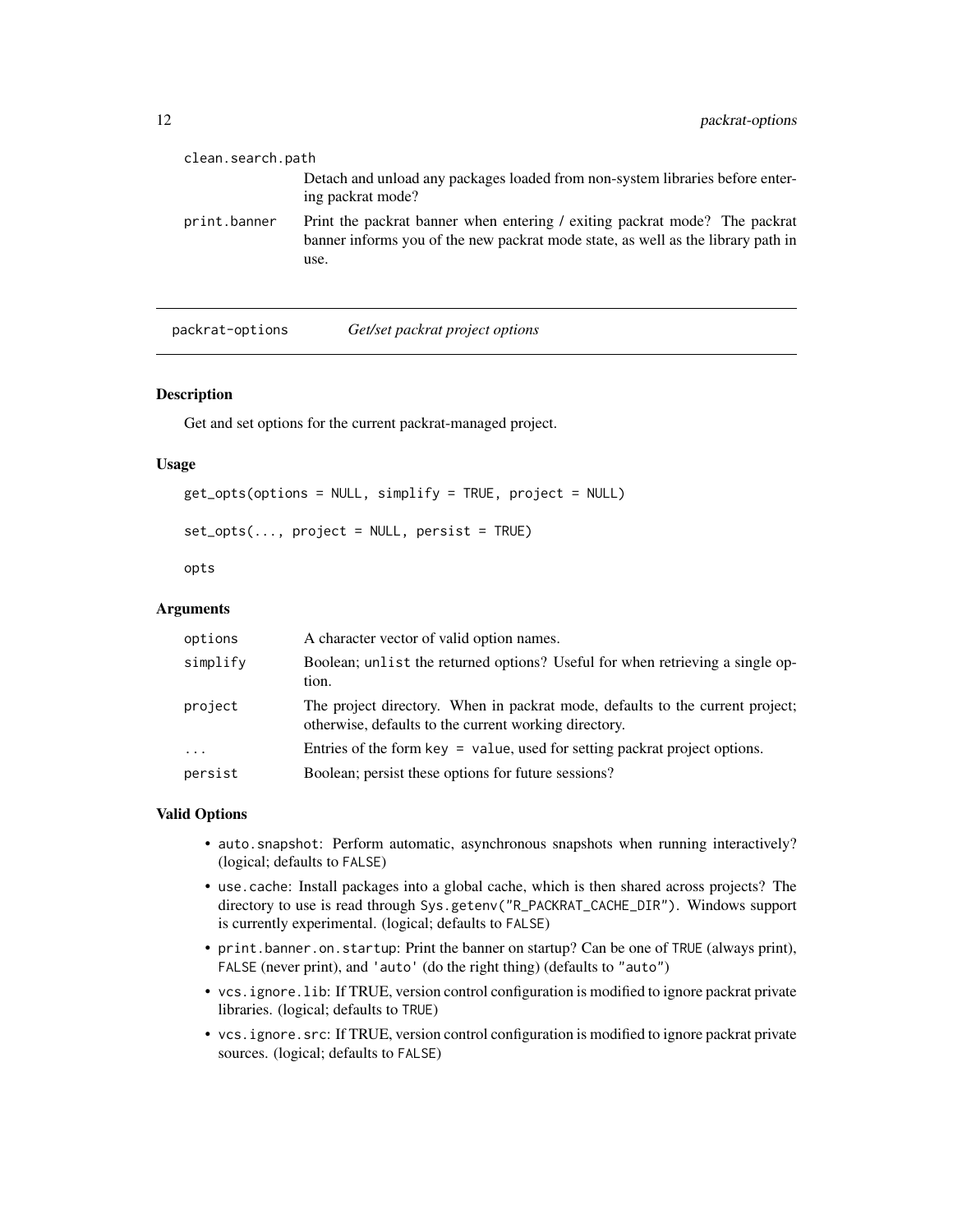#### packrat-options 13

- external.packages: Packages which should be loaded from the user library. This can be useful for very large packages which you don't want duplicated across multiple projects, e.g. BioConductor annotation packages, or for package development scenarios wherein you want to use e.g. devtools and roxygen2 for package development, but do not want your package to depend on these packages. (character; defaults to Sys.getenv("R\_PACKRAT\_EXTERNAL\_PACKAGES"))
- local.repos: Ad-hoc local 'repositories'; i.e., directories containing package sources within sub-directories. (character; empty by default)
- load.external.packages.on.startup: Load any packages specified within external.packages on startup? (logical; defaults to TRUE)
- ignored.packages: Prevent packrat from tracking certain packages. Dependencies of these packages will also not be tracked (unless these packages are encountered as dependencies in a separate context from the ignored package). (character; empty by default)
- ignored.directories: Prevent packrat from looking for dependencies inside certain directories of your workspace. For example, if you have set your "local.repos" to be inside your local workspace so that you can track custom packages as git submodules. Each item should be the relative path to a directory in the workspace, e.g. "data", "lib/gitsubmodule". Note that packrat already ignores any "invisible" files and directories, such as those whose names start with a "." character. (character; empty by default)
- quiet.package.installation: Emit output during package installation? (logical; defaults to TRUE)
- snapshot.recommended.packages: Should 'recommended' packages discovered in the system library be snapshotted? See the Priority field of available.packages() for more information – 'recommended' packages are those normally bundled with CRAN releases of R on OS X and Windows, but new releases are also available on the CRAN server. (logical; defaults to FALSE)
- snapshot.fields: What fields of a package's DESCRIPTION file should be used when discovering dependencies? (character, defaults to c("Imports", "Depends", "LinkingTo"))
- symlink.system.packages: Symlink base R packages into a private packrat/lib-R directory? This is done to further encapsulate the project from user packages that have been installed into the R system library. (boolean, defaults to TRUE)

#### Examples

```
## Not run:
## use 'devtools' and 'knitr' from the user library
packrat::set_opts(external.packages = c("devtools", "knitr"))
## set local repository
packrat::set_opts(local.repos = c("~/projects/R"))
## get the set of 'external packages'
packrat::opts$external.packages()
## set the external packages
packrat::opts$external.packages(c("devtools", "knitr"))
```
## End(Not run)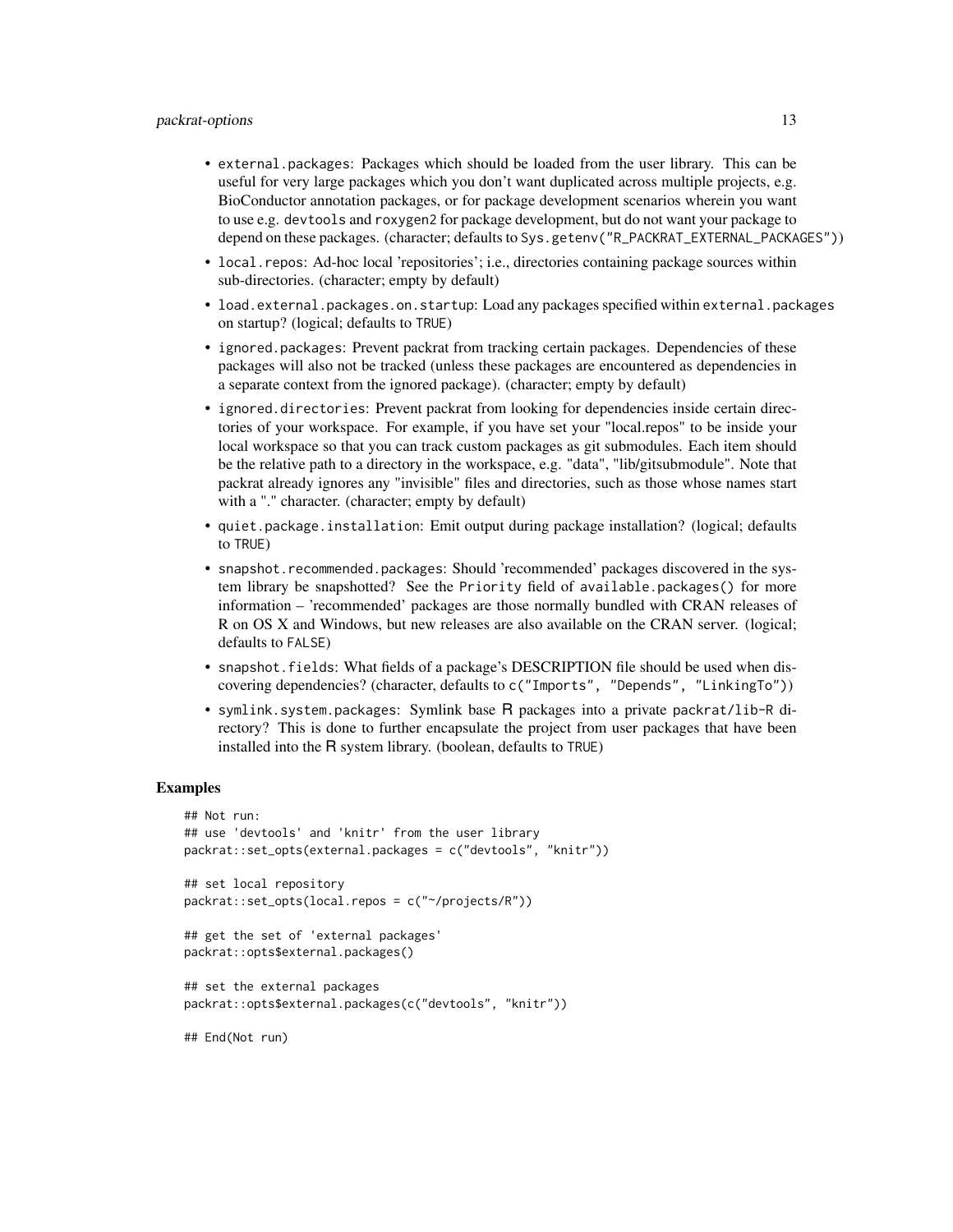<span id="page-13-0"></span>packrat-resources *Paths to Packrat Resources*

# Description

These functions provide a mechanism for retrieving the paths to Packrat resource directories. Each of these directories can be overridden by setting either an environment variable, or an R option.

#### Usage

```
project_dir(project = NULL)
```
src\_dir(project = NULL)

lib\_dir(project = NULL)

bundles\_dir(project = NULL)

# Arguments

project The project directory.

# Project Directory

project\_dir() is special – the R\_PACKRAT\_PROJECT\_DIR environment variable is set and unset by [on](#page-10-1) and [off](#page-10-1), respectively, and generally should not be overridden by the user.

#### Directory Resolution

The following table shows the order in which resource directories are discovered (from left to right). The first non-empty result is used.

| API           | <b>Environment Variable</b> | <b>R</b> Option     | <b>Default Value</b> |
|---------------|-----------------------------|---------------------|----------------------|
| project_dir() | R_PACKRAT_PROJECT_DIR       | packrat.project.dir | getwd()              |
| $src\_dir()$  | R_PACKRAT_SRC_DIR           | packrat.src.dir     | "packrat/src"        |
| $lib\_dir()$  | R_PACKRAT_LIB_DIR           | packrat.lib.dir     | "packrat/lib"        |
| bundles_dir() | R_PACKRAT_BUNDLES_DIR       | packrat.bundles.dir | "packrat/bundles"    |
| (none)        | R_PACKRAT_LIB_R_DIR         | packrat.lib-r.dir   | "packrat/lib-R"      |
| (none)        | R_PACKRAT_LIB_EXT_DIR       | packrat.lib-ext.dir | "packrat/lib-ext"    |

# repository-management *Add a Repository*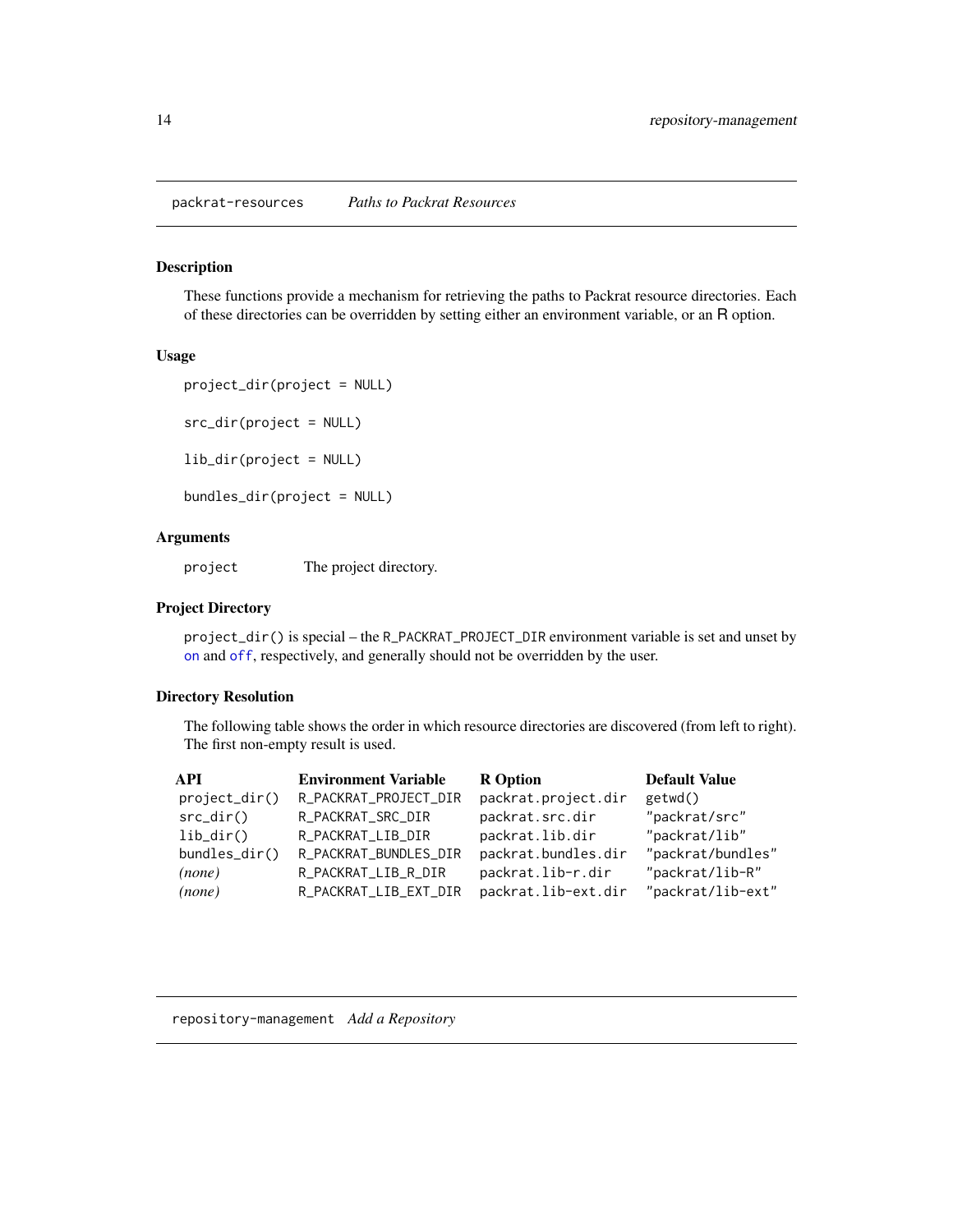# <span id="page-14-0"></span>repos\_create 15

# Description

Add a repository to the set of currently available repositories. This is effectively an easier-to-use wrapper over interacting with the "repos" option, which is otherwise set with options (repos = ...).

#### Usage

```
repos_add(..., overwrite = FALSE)
repos_add_local(..., overwrite = FALSE)
repos_set(...)
repos_set_local(...)
repos_remove(names)
repos_list()
```
# Arguments

| .         | Named arguments of the form $\langle$ repoName $\rangle$ = $\langle$ pathToRepo $\rangle$ . |
|-----------|---------------------------------------------------------------------------------------------|
| overwrite | Boolean; overwrite if a repository with the given name already exists?                      |
| names     | The names of repositories (as exist in e.g. names (getOption ("repos"))).                   |

#### Details

repos\_add\_local is used for adding file-based repositories; that is, CRAN repositories that live locally on disk and not on the internet / local network.

repos\_create *Create a Local, CRAN-like Repository*

#### Description

Generate a local CRAN-like repository which can be used to store and distribute R packages.

### Usage

```
repos_create(path, name = basename(path), add = TRUE)
```

| path | Path to a local CRAN-like repository.                                                                       |
|------|-------------------------------------------------------------------------------------------------------------|
| name | The name to assign to the repository. Defaults to the directory name in which<br>the reopsitory is created. |
| add  | Add this new repository to the current set of repositories?                                                 |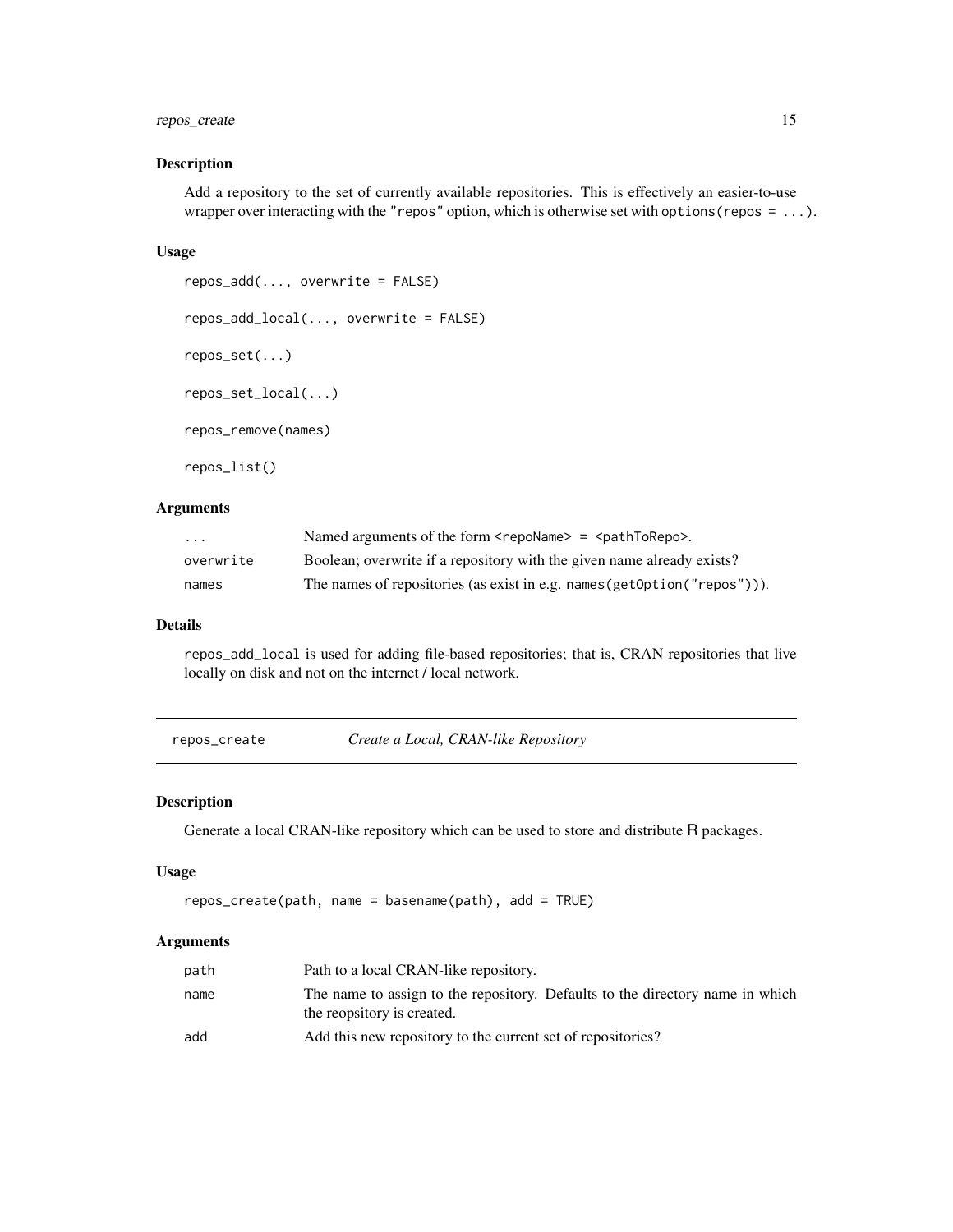<span id="page-15-0"></span>

Upload a Package to a Local CRAN-like Repository

#### Usage

```
repos_upload(package, to, ...)
```
# Arguments

| package | Path to a package tarball. The tarball should be created by R CMD build; alter-<br>natively, it can be the path to a folder containing the source code for a package<br>(which will then be built with R CMD build) and then uploaded to the local<br>repository. |
|---------|-------------------------------------------------------------------------------------------------------------------------------------------------------------------------------------------------------------------------------------------------------------------|
| to      | The name of the CRAN-like repository. It (currently) must be a local (on-disk)<br>CRAN repository.                                                                                                                                                                |
| .       | Optional arguments passed to R CMD build.                                                                                                                                                                                                                         |

<span id="page-15-1"></span>

| Apply the most recent snapshot to the library<br>restore |  |
|----------------------------------------------------------|--|
|----------------------------------------------------------|--|

# Description

Applies the most recent snapshot to the project's private library.

# Usage

```
restore(project = NULL, overwrite.dirty = FALSE,
 prompt = interactive(), dry.run = FALSE, restart = !dry.run)
```

| project         | The project directory. When in packrat mode, if this is NULL, then the direc-<br>tory associated with the current packrat project is used. Otherwise, the project<br>directory specified is used.                                                                                   |
|-----------------|-------------------------------------------------------------------------------------------------------------------------------------------------------------------------------------------------------------------------------------------------------------------------------------|
| overwrite.dirty |                                                                                                                                                                                                                                                                                     |
|                 | A dirty package is one that has been changed since the last snapshot or restore.<br>Packrat will leave these alone by default. If you want to guarantee that restore<br>will put you in the exact state represented by the snapshot being applied, use<br>overwrite.dirty = $TRUE.$ |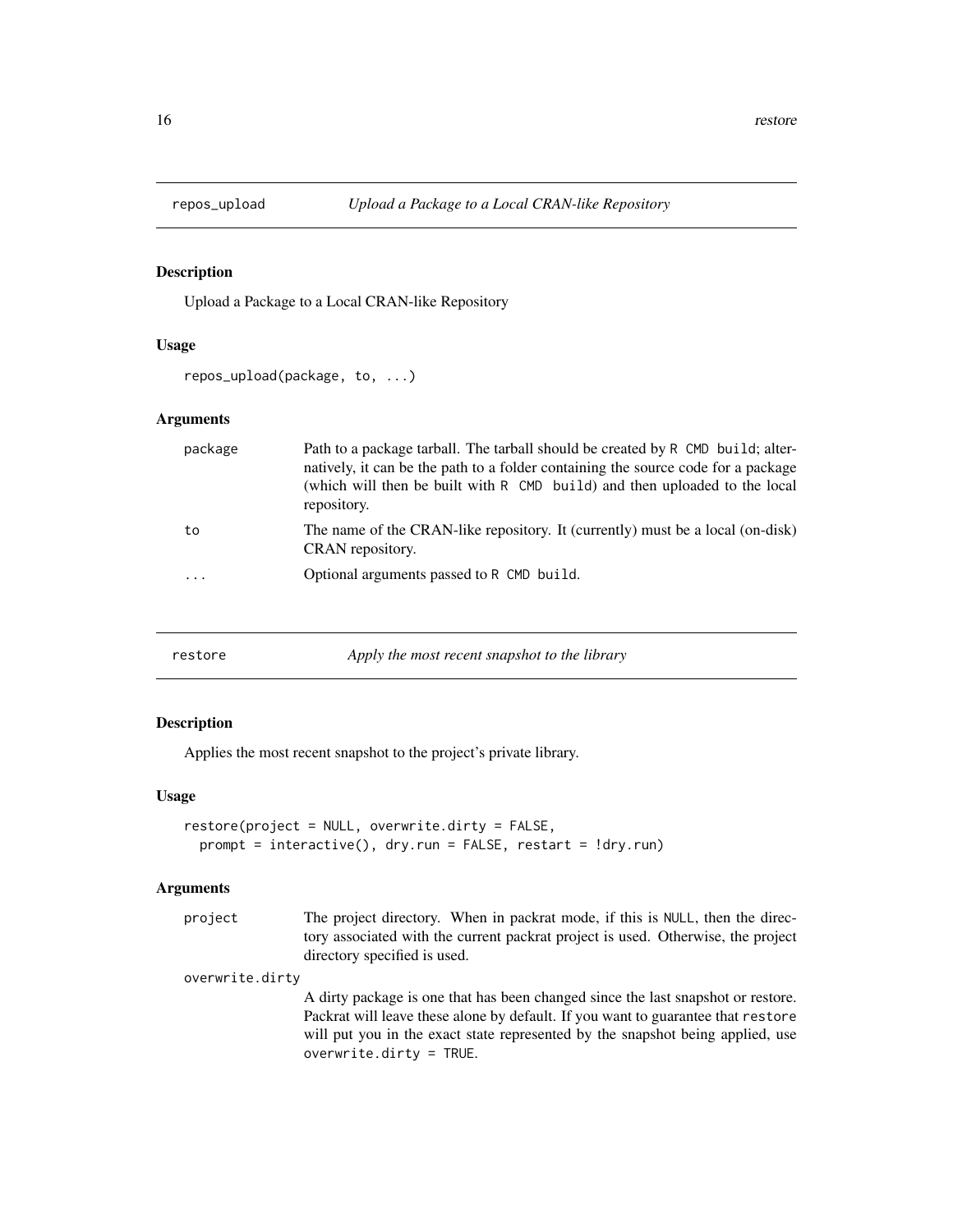#### <span id="page-16-0"></span>restore that the set of the set of the set of the set of the set of the set of the set of the set of the set of the set of the set of the set of the set of the set of the set of the set of the set of the set of the set of

| prompt  | TRUE to prompt before performing potentially destructive changes (package re-<br>movals or downgrades); FALSE to perform these operations without confirma-<br>tion. |
|---------|----------------------------------------------------------------------------------------------------------------------------------------------------------------------|
| dry.run | If TRUE, compute the changes to your packrat state that would be made if a<br>restore was performed, without actually executing them.                                |
| restart | If TRUE, restart the R session after restoring.                                                                                                                      |

#### Details

restore works by adding, removing, and changing packages so that the set of installed packages and their versions matches the snapshot exactly.

There are three common use cases for restore:

- Hydrate: Use restore after copying a project to a new machine to populate the library on that machine.
- Sync: Use restore to apply library changes made by a collaborator to your own library. (In general, you want to run restore whenever you pick up a change to packrat.lock)
- Rollback: Use restore to undo accidental changes made to the library since the last snapshot.

restore cannot make changes to packages that are currently loaded. If changes are necessary to currently loaded packages, you will need to restart R to apply the changes (restore will let you know when this is necessary). It is recommended that you do this as soon as possible, because any library changes made between running restore and restarting R will be lost.

#### Note

restore can be destructive; it will remove packages that were not in the snapshot, and it will replace newer packages with older versions if that's what the snapshot indicates. restore will warn you before attempting to remove or downgrade a package (if prompt is TRUE), but will always perform upgrades and new installations without prompting.

restore works only on the private package library created by packrat; if you have other libraries on your path, they will be unaffected.

The restart parameter will only result in a restart of R when the R environment packrat is running within makes available a restart function via getOption("restart").

#### See Also

[snapshot](#page-17-1), the command that creates the snapshots applied with restore.

[status](#page-18-1) to view the differences between the most recent snapshot and the library.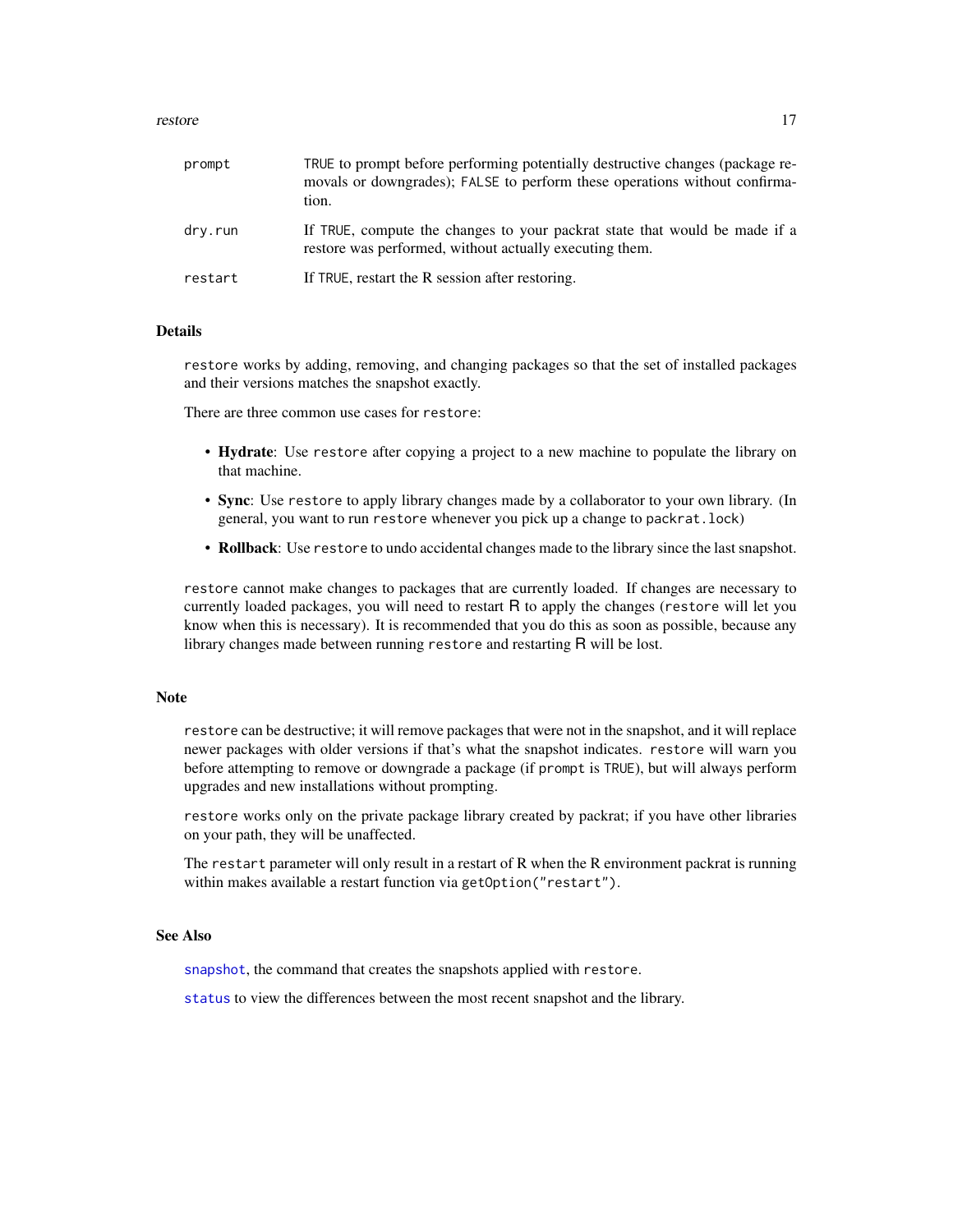<span id="page-17-0"></span>

Retrieve the packages on the search path, as well as the associated library location.

#### Usage

search\_path()

<span id="page-17-1"></span>snapshot *Capture and store the packages and versions in use*

# Description

Finds the packages in use in the project, and stores a list of those packages, their sources, and their current versions in packrat.

# Usage

```
snapshot(project = NULL, available = NULL, lib.loc = libDir(project),
  ignore.stale = FALSE, dry.run = FALSE, prompt = interactive(),
 snapshot.sources = TRUE, infer.dependencies = TRUE)
```

| project      | The project directory. Defaults to current working directory.                                                                                                                                                                                                                                                                                                                                                                                                                                                                      |
|--------------|------------------------------------------------------------------------------------------------------------------------------------------------------------------------------------------------------------------------------------------------------------------------------------------------------------------------------------------------------------------------------------------------------------------------------------------------------------------------------------------------------------------------------------|
| available    | A database of available packages.                                                                                                                                                                                                                                                                                                                                                                                                                                                                                                  |
| lib.loc      | The library to snapshot. Defaults to the private library associated with the given<br>directory.                                                                                                                                                                                                                                                                                                                                                                                                                                   |
| ignore.stale | Stale packages are packages that are different from the last snapshot, but were<br>installed by packrat. Typically, packages become stale when a new snapshot is<br>available, but you haven't applied it yet with restore. By default, packrat will<br>prevent you from taking a snapshot when you have stale packages to prevent you<br>from losing changes from the unapplied snapshot. If your intent is to overwrite<br>the last snapshot without applying it, use ignore $\text{state} = \text{TRUE}$ to skip this<br>check. |
| dry.run      | Computes the changes to your packrat state that would be made if a snapshot<br>were performed, and prints them to the console.                                                                                                                                                                                                                                                                                                                                                                                                     |
| prompt       | TRUE to prompt before performing snapshotting package changes that might be<br>unintended; FALSE to perform these operations without confirmation. Poten-<br>tially unintended changes include snapshotting packages at an older version than<br>the last snapshot, or missing despite being present in the last snapshot.                                                                                                                                                                                                         |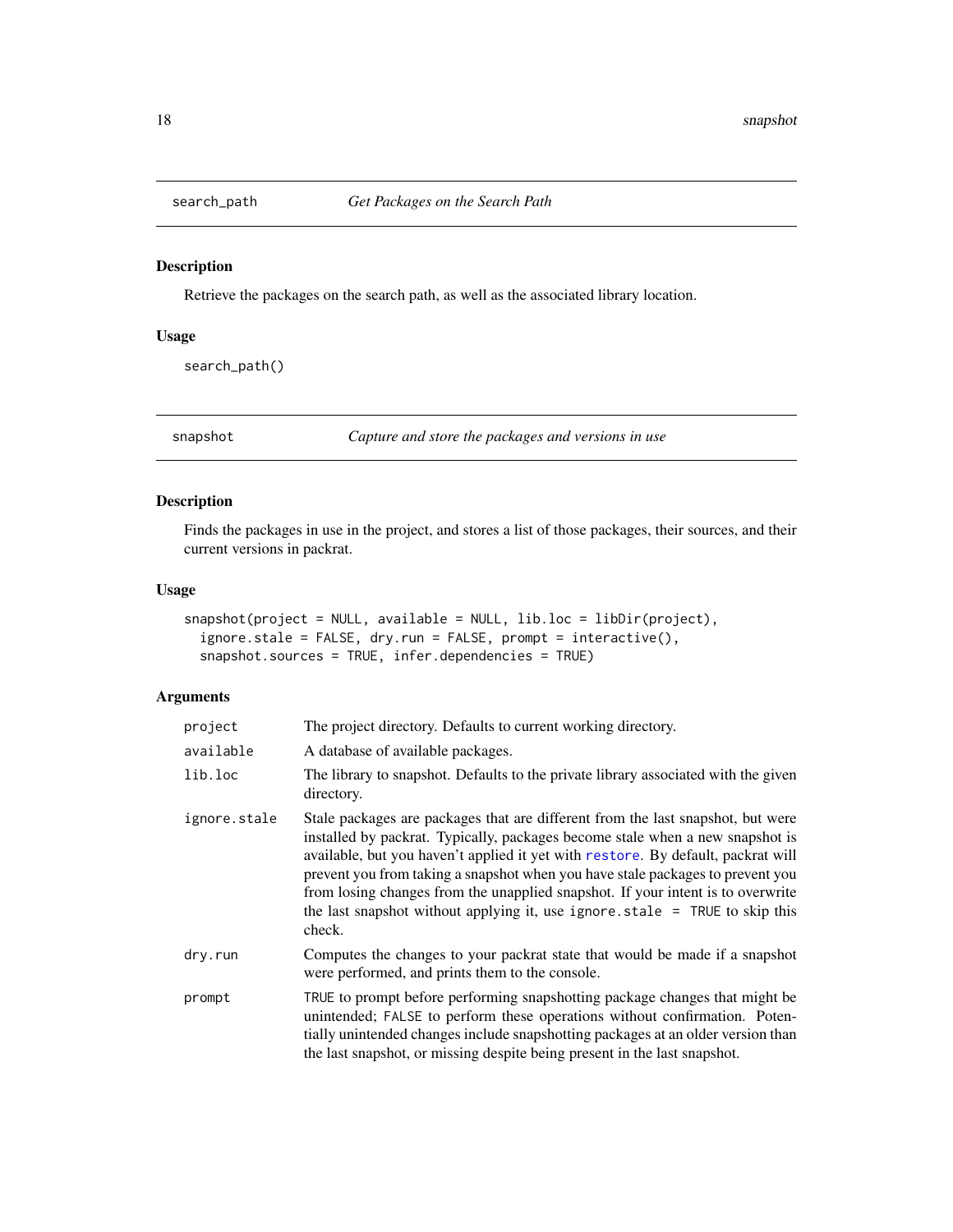#### <span id="page-18-0"></span>status and the status of the status and the status of the status of the status of the status of the status of the status of the status of the status of the status of the status of the status of the status of the status of

snapshot.sources Boolean; should package sources be downloaded during snapshot? infer.dependencies If TRUE, infer package dependencies by examining R code used within the project. This included the R code contained within .R files, as well as other multi-mode

#### Note

snapshot modifies the project's packrat.lock file, and the sources stored in the project's packrat/src directory. If you are working with a version control system, your collaborators can sync the changes to these files and then use [restore](#page-15-1) to apply your snapshot.

# See Also

[restore](#page-15-1) to apply a snapshot. [status](#page-18-1) to view the differences between the most recent snapshot and the library.

#### Examples

```
## Not run:
# Take a snapshot of the current project
snapshot()
```
documents (e.g. .Rmd).

# See what changes would be included in a snapshot snapshot(dry.run = TRUE)

## End(Not run)

<span id="page-18-1"></span>status *Show differences between the last snapshot and the library*

# Description

Shows the differences between the project's packrat dependencies, its private package library, and its R scripts.

#### Usage

```
status(project = NULL, lib.loc = libDir(project), quiet = FALSE)
```

| project | The directory that contains the R project.                                                        |
|---------|---------------------------------------------------------------------------------------------------|
| lib.loc | The library to examine. Defaults to the private library associated with the project<br>directory. |
| quiet   | Print detailed information about the packrat status to the console?                               |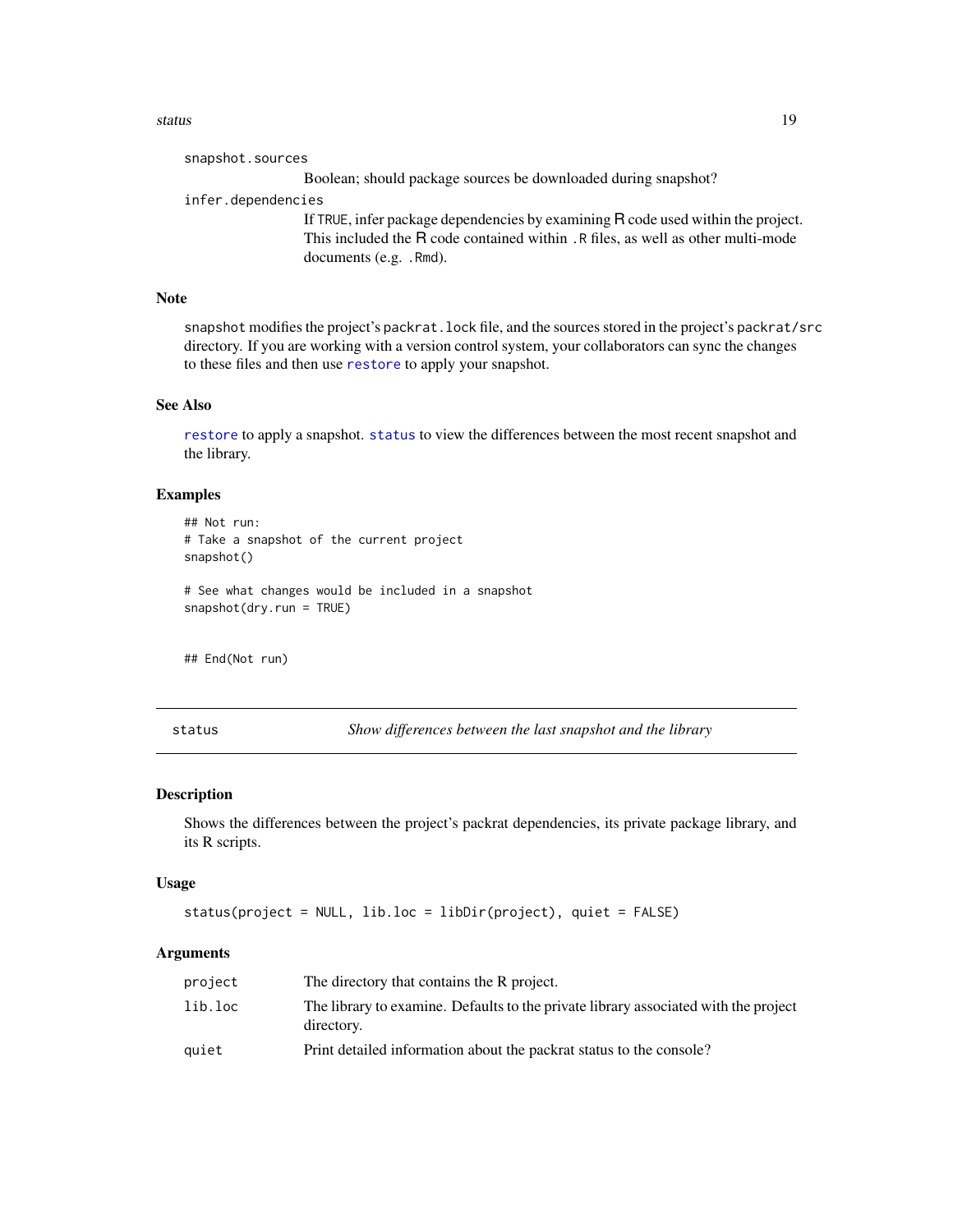# <span id="page-19-0"></span>Details

These differences are created when you use the normal R package management commands like [install.packages](#page-0-0), [update.packages](#page-0-0), and [remove.packages](#page-0-0). To bring these differences into packrat, you can use [snapshot](#page-17-1).

Differences can also arise if one of your collaborators adds or removes packages from the packrat dependencies. In this case, you simply need to tell packrat to update your private package library using [restore](#page-15-1).

# Value

Either NULL if a packrat project has not yet been initialized, or a (invisibly) a data.frame with components:

package The package name, packrat.version The package version used in the last snapshot, packrat.source The location from which the package was obtained, library.version The package version available in the local library,

currently.used Whether the package is used in any of the R code in the current project.

<span id="page-19-1"></span>

| unbundle |  |
|----------|--|
|          |  |

unbundle *Unbundle a Packrat Project*

# Description

Unbundle a previously [bundle](#page-1-1)d project.

#### Usage

```
unbundle(bundle, where, ..., restore = TRUE)
```

| bundle    | Path to the bundled file.                                              |
|-----------|------------------------------------------------------------------------|
| where     | The directory where we will unbundle the project.                      |
| $\ddotsc$ | Optional arguments passed to tar.                                      |
| restore   | Boolean; should we restore the library after unbundle-ing the project? |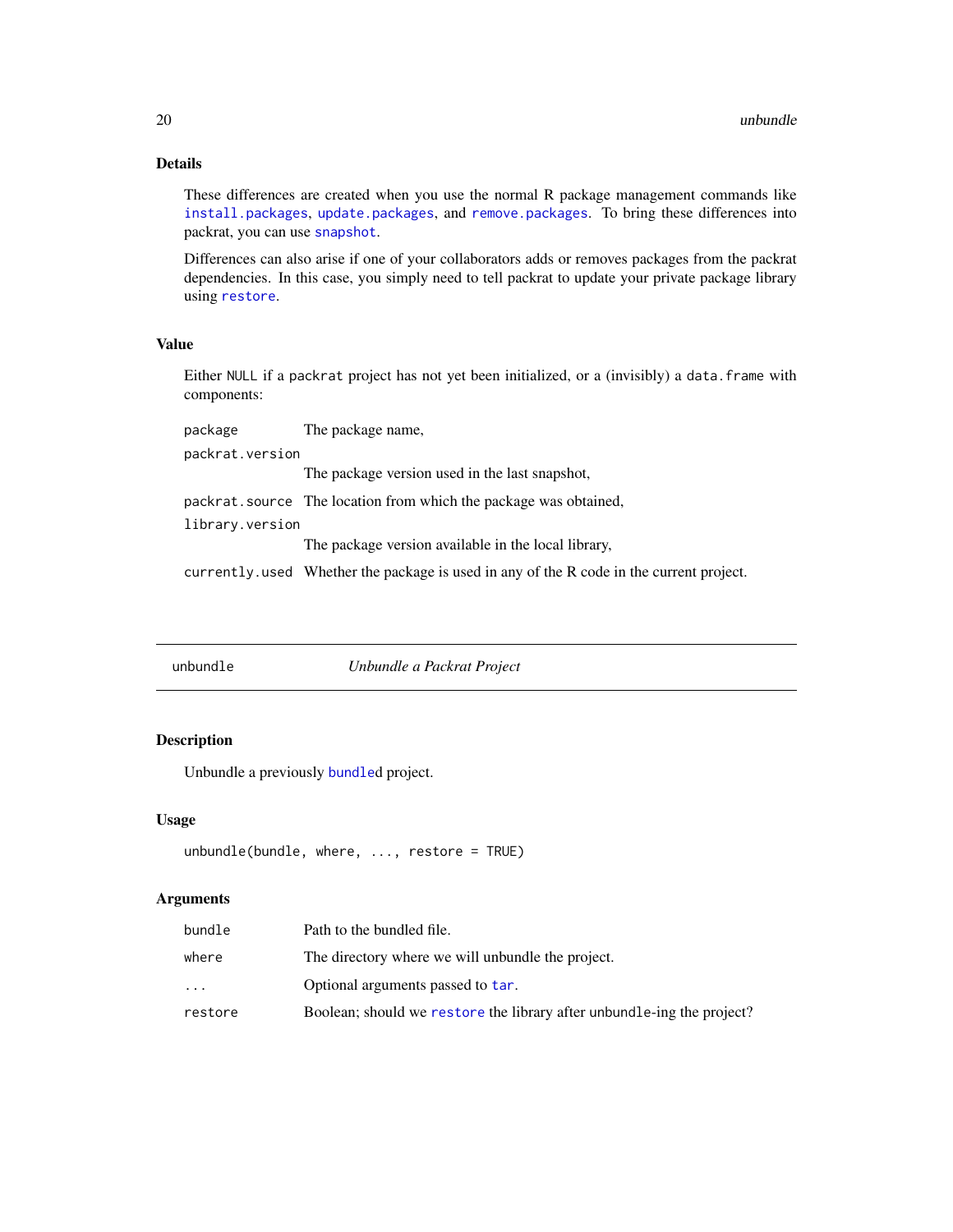<span id="page-20-1"></span><span id="page-20-0"></span>

Unused packages are those still contained within your project library, but are unused in your project.

# Usage

```
unused_packages(project = NULL, lib.loc = libDir(project))
```

| project | The project directory. |
|---------|------------------------|
| lib.loc | The library to check.  |